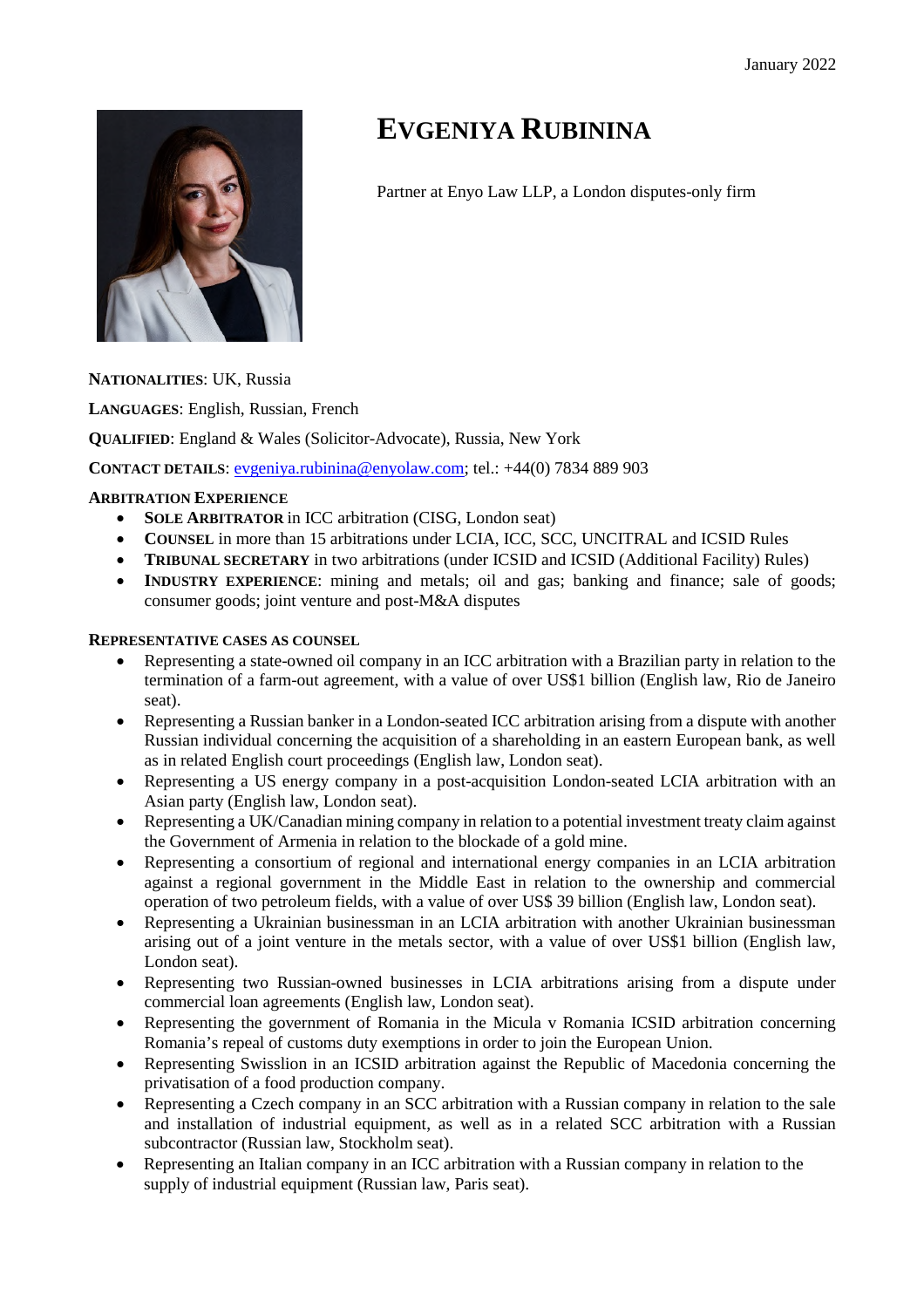## **PROFESSIONAL POSITIONS**

- **Enyo Law LLP**, London *Partner*, October 2019 to present date
- **Freshfields Bruckhaus Deringer**, International Arbitration Group, Paris and London *Senior Associate*, *Associate*, September 2009 – September 2019
- **International Centre for Settlement of Investment Disputes**, Washington, D.C., USA *Legal Associate*, September 2007 – August 2008
- **Permanent Court of Arbitration**, The Hague, The Netherlands *Assistant Legal Counsel (part-time), Intern*, July 2006 – June 2007
- **Lovells**, Moscow, Russia *Lawyer, Intern*, August 2004 – September 2005

## **EDUCATION**

- **Harvard Law School**, Cambridge, MA, LL.M., June 2009
- **University of Oxford, Balliol College**, Oxford, UK, Master of Philosophy in Law, August 2007. Magister Juris, June 2006
- **Moscow State Institute of International Relations (MGIMO)**, Moscow, Russia, Specialist, June 2005; LL.B., June 2004 (with highest honours)

## **RECOGNITION**

- Included in the Legal 500's London International Arbitration Powerlist (2019)
- Next Generation Lawyer for international arbitration in the UK, Legal  $500 (2018 2021)$ : "*impresses with her commitment and commercial insight*" and "*is fantastic - she is responsive and provides practical advice in respect of potential proceedings*"
- Arbitration Future Leader by Who's Who Legal (2020, 2021, 2022), including "most highly regarded" list for EMEA in 2022
- Top Young Arbitration Practitioner, RAA40 (below-40 chapter of the Russian Arbitration Association) (2016 – 2018)

## **PRESENTATIONS**

- GAR Live Moscow, Arbitration of Financial Disputes, October 2021
- RCAN webinar, Views from the East, September 2021
- CIS Arbitration Forum online conference, Investment Arbitration under the USSR's BITs, May 2021
- CFA40 webinar, March 2021, Wind of Change: Le point de vue du praticien sur les révisions récentes ou envisagées des différents règlements d'arbitrage
- EFILA Conference, January 2021, The Renewed Role of States in International Arbitration
- UAA webinar, Bankruptcy and Arbitation, December 2020
- GAR Interactive Moscow, *The Commodification of Investment Treaty Arbitration*, online, October 2020
- Bishkek Arbitration Days, *Corruption in International Investment Arbitration*, online, June 2020
- Queen Mary and White & Case Seminar, *Arbitrator Bias: Is the Debate Close to an End? An International Perspective*, London, February 2020
- Russian Arbitration Centre at the Institute of Modern Arbitration, Mini-Conference on the Eve of the FIAMC Pre-Moot, *State Succession in Investment Treaty Arbitration*, Moscow, February 2020
- C5 Conference: *International Disputes and Asset Recovery involving Former Soviet Union Parties, London*, January 2020
- English Law Week, Moscow, November 2019
- VI International Arbitration Readings, *Efficient Presentation of Evidence in International Arbitration*, Kyiv, October 2019
- St Petersburg State University Investment Law Conference, *Investment Protection of Internet Investments*, St Petersburg, October 2019
- English Law Day, Kyiv, Ukraine, March 2019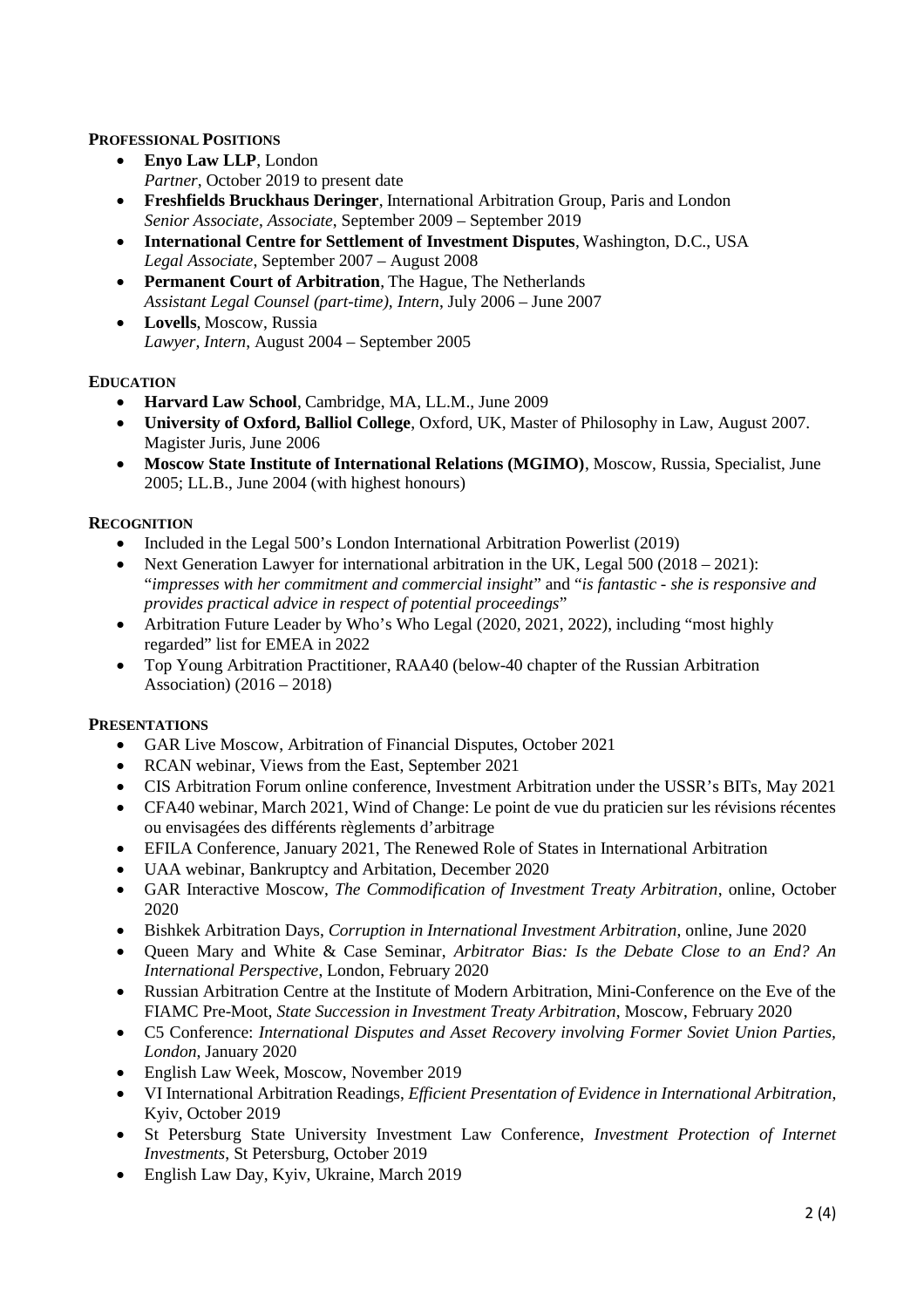- *Breaking Into International Arbitration: the Good, the Bad and the Ugly*, London School of Economics, London, UK, December 2018
- *The ICSID Secretariat's Proposals for Rule Amendments: The Times They Are A-Changin'*, Young ITA seminar, London, UK, October 2018
- ICC YAF: Seminar on the occasion of 12th Riga Vis Pre-Moot, Riga, February 2018
- *How to Effectively Use Evidence in International Arbitration Proceedings*, Young ICCA Skills Training Workshop, Moscow, Russia, December 2017
- English Law Week, St Petersburg, November 2017
- Round table on corruption in international arbitration, LCIA YIAG and UAA, Kyiv, November 2017
- Seminar on Document Production in International Arbitration, LCIA YIAG, Moscow, Russia, June 2017
- *Russian Arbitration Reform*, Russian Law Week, London, UK, November 2016
- Eastern European Dispute Resolution Forum, Minsk, Belarus, September 2016
- LCIA YIAG and ICDR Y&I Seminar, Minsk, Belarus, September 2016
- *Introduction to Investment Treaty Arbitration*, International Law Institute seminar, Istanbul, Turkey, March 2016
- Perspectives on International Arbitration, Oxford University International Arbitration Society, Oxford, UK, November 2015
- Belarus Corporate Lawyers' Forum, Minsk, Belarus, March 2014
- *Evidentiary Privilege in International Arbitration*, Russian Arbitration Day, Moscow, Russia, June 2013
- Arbitration in Emerging Markets, ICC YAF Seminar, London, October 2012
- Delivered guest lectures and seminars on international arbitration at Stockholm University, Queen Mary University (London) and London Southbank University

#### **PUBLICATIONS**

- *The Choice of the Seat in Investment Arbitration*, The Investment Treaty Arbitration Review, September 2021
- *Sanctions and International Arbitration*, Practical Law Company Practice Note, July 2021 (coauthored with Romina Rivero and ors)
- *All Bark and No Bite? The Russian Supreme Court's Refusal to Grant an Anti-Arbitration Injunction to a Sanctioned Company*, Kluwer Arbitration Blog, July 2021
- *Russia: Overview of Investment Treaty Programme*, GAR Know-How: Investment Treaty Arbitration, 2012 – 2021 (co-authored with Noah Rubins)
- *ICSID tribunal rejects denial of justice claim in trademark dispute (Bridgestone v Panama)*, Lexis PSL, September 2020 (co-authored with Romina Rivero)
- *The LCIA Publishes its 2020 Rules: A Light-Touch Update to Meet Modern Needs*, Kluwer Arbitration Blog, August 2020
- *SCC arbitral tribunal accepts jurisdiction over intra-EU BIT arbitration, but dismisses claims on merits (Sun Reserve Luxco Holdings v Italy)*, Lexis PSL, May 2020
- *ICSID—ad hoc annulment committee confirms rejection of jurisdiction for flaws in corporate seat (CFHL v Cameroon)*, Lexis PSL, November 2019
- *Revisions to the ICSID Rules—a view from London*, Lexis PSL, September 2018 (co-authored with Sylvia Noury)
- *International Courts and Tribunals*, 47 INT'L LAW 129 (2013) (co-authored with Yaroslau Kryvoi *et al*)
- *Note: Bayview Irrigation District et. al. v. United Mexican States*, ICSID Review: FILJ, Vol 22, No 2, Fall 2007
- Numerous publications in Russian on private international law and international arbitration

#### **OTHER PROFESSIONAL ACTIVITIES**

- Member of the LCIA European Users' Council
- Member of the Executive Committee of the Russia and CIS Commercial Arbitration Network (RCAN)